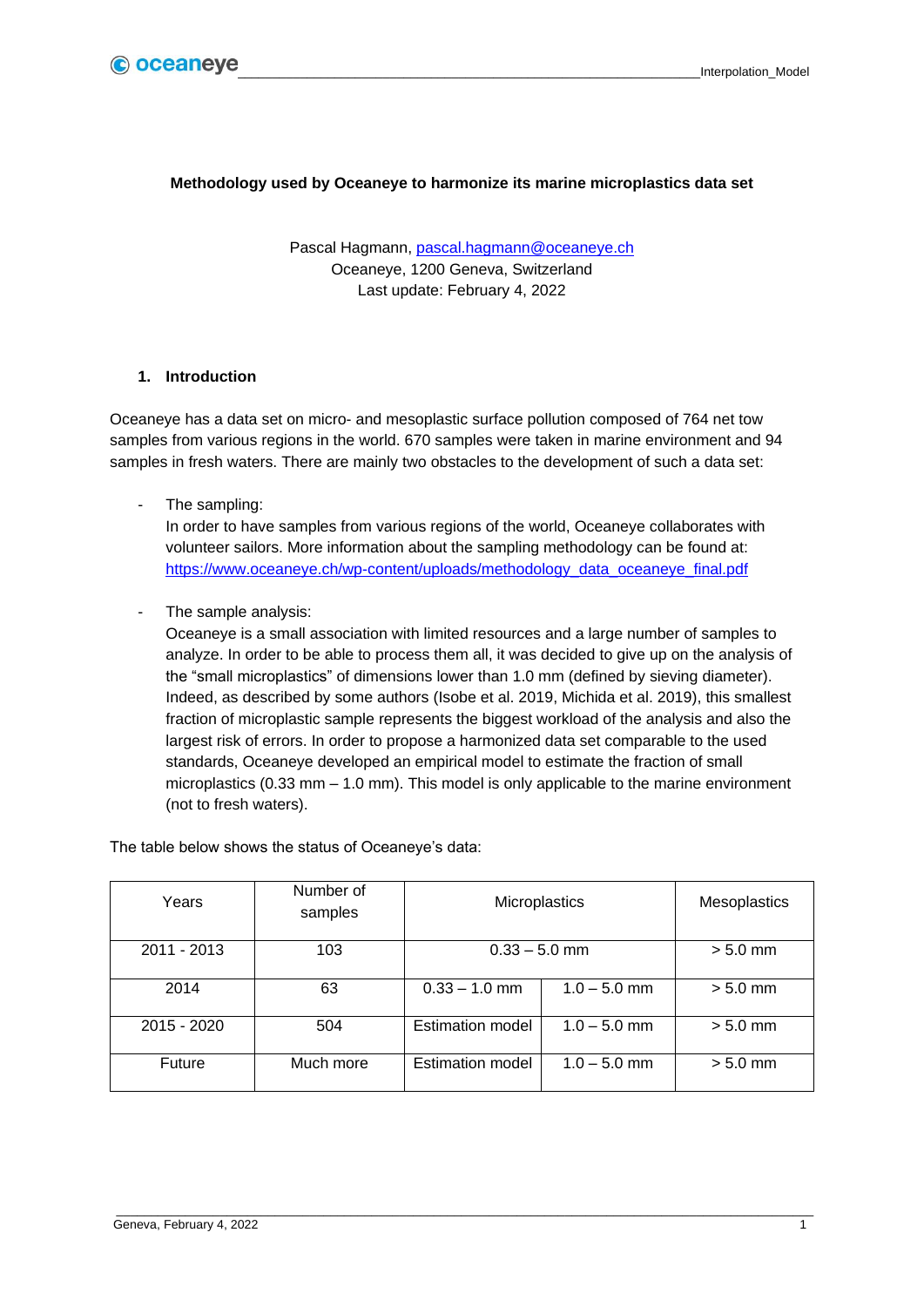### **2. Reflections carried out to build an estimation model**

Over time, the following reflections have emerged in our association:

- 1. It is more interesting to work on mass concentration than number concentration to carry out mass balances.
- 2. Small microplastics (< 1 mm) represent a limited fraction of the microplastic mass concentration.
- 3. Small particles are difficult to analyze. Their analysis is time-consuming and a main source of errors (Isobe et al. 2019, Michida et al. 2019).
- 4. Small (< 1.0 mm) and large (>= 1.0 mm) microplastics undergo the same transport mechanisms (Van Sebille et al. 2020) with potentially different amplitudes. There should be a correlation between the concentration of all microplastics (0.33 – 5.0 mm) and large microplastics (1.0 to 5.0 mm).
- 5. A lot of other parameters intervene in the evaluation of microplastic concentration, particularly wind mixing effect (Kukulka et al. 2012, Reisser et al. 2015, Enders et al. 2015) has a huge impact.
	- a. According to Kukulka, the environmental factors defining the amplitude of the wind mixing effect are wind speed ( $u_{10}$ ) and significant wave height (H<sub>s</sub>). Not having the H<sub>s</sub> value for most of the data, Kukulka proposes to obtain it from  $u_{10}$  under the assumption that fully developed sea conditions are reached. The parameter defining the level of water agitation is therefore  $u_{10}$ .
	- b. The parameter defining the sensitivity of particles to this wind mixing effect is the rise speed. However, the rise speed of particles depends on various parameters, including their size (Reisser et al. 2015).

Thus, it would seem logical that, statistically, the larger  $u_{10}$  is, the smaller the ratio C<sub><1</sub>/C<sub>micro</sub> becomes. The model is based on this observation.

#### **3. The model**

Data from 2014 were imported into the mathematical program Scilab for the implementation of this model. Two approaches are proposed here: first, a linear least squares interpolation which will be used as a reference, and second, an empirical model taking into account the effect of wind  $(u_{10})$ . In order to evaluate their relevance, we also propose an evaluation of the average error of these models.

#### **3.1 Model evaluation criteria**

In order to evaluate a model, we use here the global error according to the following relations.

Let be a model for the evaluation of the microplastic concentration f, so that:

| $C_{micro} = f(C_{>1})$  |          |                                                                      |
|--------------------------|----------|----------------------------------------------------------------------|
| Where C <sub>micro</sub> |          | is the total microplastic concentration $(0.33 - 5.0 \text{ mm})$    |
| And                      | $C_{>1}$ | is the concentration of large microplastics $(1.0 - 5.0 \text{ mm})$ |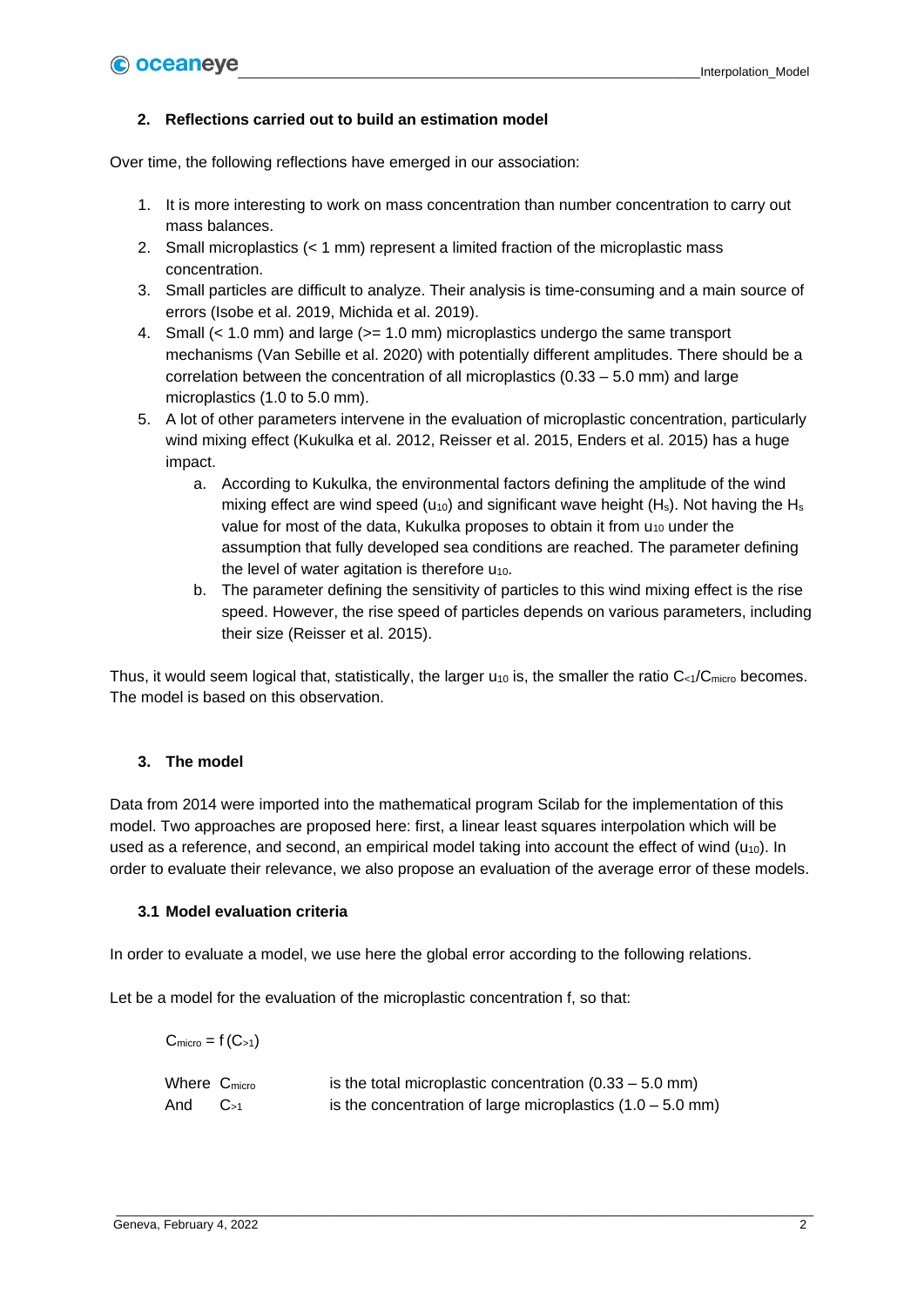The global error ε of the model f is defined by

$$
\varepsilon = \frac{\sum_{i=1}^{N} |\varepsilon_i|}{N}
$$

Where  $\varepsilon_i$  is the local error of the net tow I defined by the relation:

$$
\varepsilon_i = \frac{C_{micro_{mes}(i) - C_{micro_{model}}(i)}}{C_{micro_{mes}(i)}}
$$

Where  $C_{micro\_mes}(i)$  is the microplastic concentration measured at the net tow i C<sub>micro model</sub>(i) is the microplastic concentration calculated with the model at the net tow i

#### **3.2 Linear interpolation using the least squares method**

| Model:                              | $C_{micro} = a^*C_{>1} + b$ |
|-------------------------------------|-----------------------------|
| Interpolation method: least squares |                             |

Parameters and errors obtained:

|                       | а     |          | ε [%] |
|-----------------------|-------|----------|-------|
| Mass concentrations   | 1.079 | 2,893    | 24%   |
| Number concentrations | 4.082 | $-1,510$ | 39%   |

#### **3.3 Model with effect of wind**

| Model:                | $C_{micro} = C_{>1}^{\alpha} / (b^*u_{10} + c)$                             |
|-----------------------|-----------------------------------------------------------------------------|
| Interpolation method: | Iterative least squares                                                     |
| How to solve:         | Define the variable y so that:                                              |
|                       | $y = C_{>1}$ <sup>a</sup> / $C_{micro}$                                     |
|                       | Iterate on parameter a and solve the following relation with least squares: |
|                       | $y = b^*u_{10} + c$                                                         |
|                       | to minimize the average error                                               |

Parameters and errors obtained:

|                       | а    |                      |        | ε [%] |
|-----------------------|------|----------------------|--------|-------|
| Mass concentrations   | 0.90 | 0.00410              | 0.2634 | 12%   |
| Number concentrations | 0.59 | $0.000300$   0.00331 |        | 28%   |

#### **4. Results**

The results show that the average error is reduced by a factor 2 for the mass concentrations compared to a classical least squares interpolation. The error in the numerical concentrations of the model is also reduced but less significantly (factor 1.4).

\_\_\_\_\_\_\_\_\_\_\_\_\_\_\_\_\_\_\_\_\_\_\_\_\_\_\_\_\_\_\_\_\_\_\_\_\_\_\_\_\_\_\_\_\_\_\_\_\_\_\_\_\_\_\_\_\_\_\_\_\_\_\_\_\_\_\_\_\_\_\_\_\_\_\_\_\_\_\_\_\_\_\_\_\_\_\_\_\_\_\_\_\_\_\_\_\_\_\_\_\_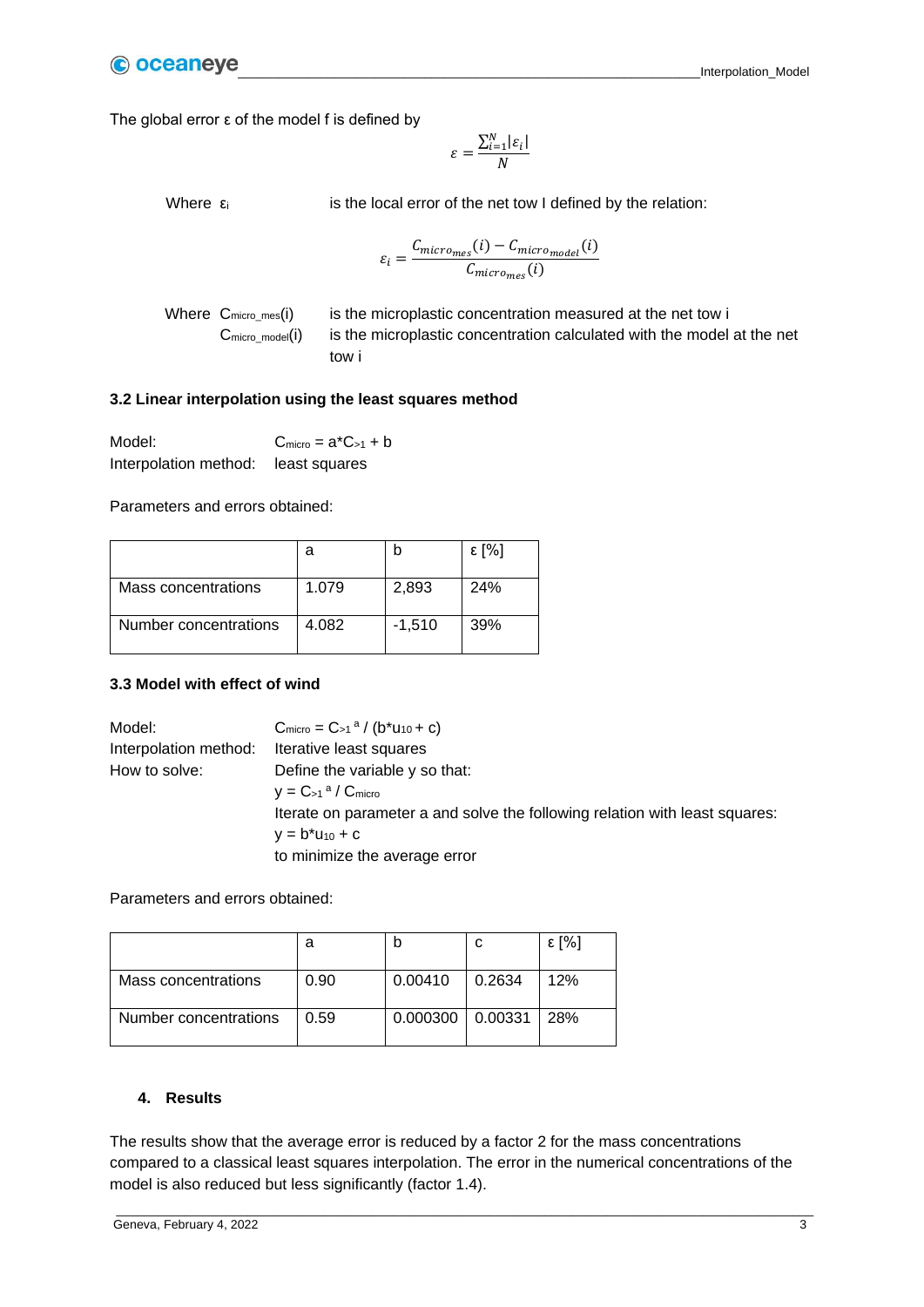The results depend on the quality of the data set. The figures below show the differences between the measurements and the model in the form of graphs and maps. Note the logarithmic color scale (base 2) in the maps.

# **5. Conclusions**

Avoiding the analysis of the 0.33 to 1.00 mm fraction is a major gain of time. The proposed model could be an alternative for the evaluation of this fraction by a lab analysis and produces a limited error. This model seems particularly relevant for the evaluation of mass concentrations. Further efforts should be considered for:

- The development of a model based on analytical relationships with a physical meaning (not empiricism). This could be based on the work of Reisser et al. 2015 (paragraph 3.5. Model of vertical particle distribution), for example.
- This model could be tested on other data sets.

The Scilab code is available upon request (in French).

## **Related publications**

Faure F., Saini C., Potter G., Galgani F., de Alencastro LF, Hagmann P. *An evaluation of surface micro- and mesoplastic pollution in pelagic ecosystems of the Western Mediterranean Sea*. Environ Sci Pollut Res Int. 2015 Aug; 22(16):12190-7. [doi: 10.1007/s11356-015-4453-3.](https://link.springer.com/article/10.1007/s11356-015-4453-3) Epub 2015 Apr 19. PMID: 25893619

Michida Y. et al., 2019. *Guidelines for Harmonizing Ocean Surface Microplastic Monitoring Methods*. Ministry of the Environment Japan, 71 pp

Isobe A., Buenaventura N., Chastain S., Chavanich S., Cózar A., DeLorenzo M., Hagmann P., Hinata H., Kozlovskii N., Lusher A., Martí E., Michida Y., Mu J., Ohno M., Potter G., Ross P., Sagawa N., Shim W., Song Y., Zhang W. (2019). *An interlaboratory comparison exercise for the determination of microplastics in standard sample bottles*. Marine Pollution Bulletin, 146, 831-837. <https://doi.org/10.1016/j.marpolbul.2019.07.033>

Van Sebille E. et al. 2019. *The physical oceanography of the transport of floating marine debris*. Environ. Res. Lett. 15 (2020) 023003, <https://doi.org/10.1088/1748-9326/ab6d7d>

Kukulka T., Proskurowski G., Morét-Ferguson S. E., Meyer D. W. and Law K. L. 2012. *The effect of wind mixing on the vertical distribution of buoyant plastic debris.* Geophys. Res. Lett. 39 L07601

Reisser J., Slat B., Noble K., du Plessis K., Epp M., Proietti M., de Sonneville J., Becker T. and Pattiaratchi C. 2015. *The vertical distribution of buoyant plastics at sea: an observational study in the North Atlantic Gyre*. Biogeosciences 12 1249–5

Enders K., Lenz R., Stedmon C. A. and Nielsen T. G. 2015. *Abundance, size and polymer composition of marine microplastics 10 μm in the Atlantic Ocean and their modelled vertical distribution*. Mar. Pollut. Bull. 100 70–81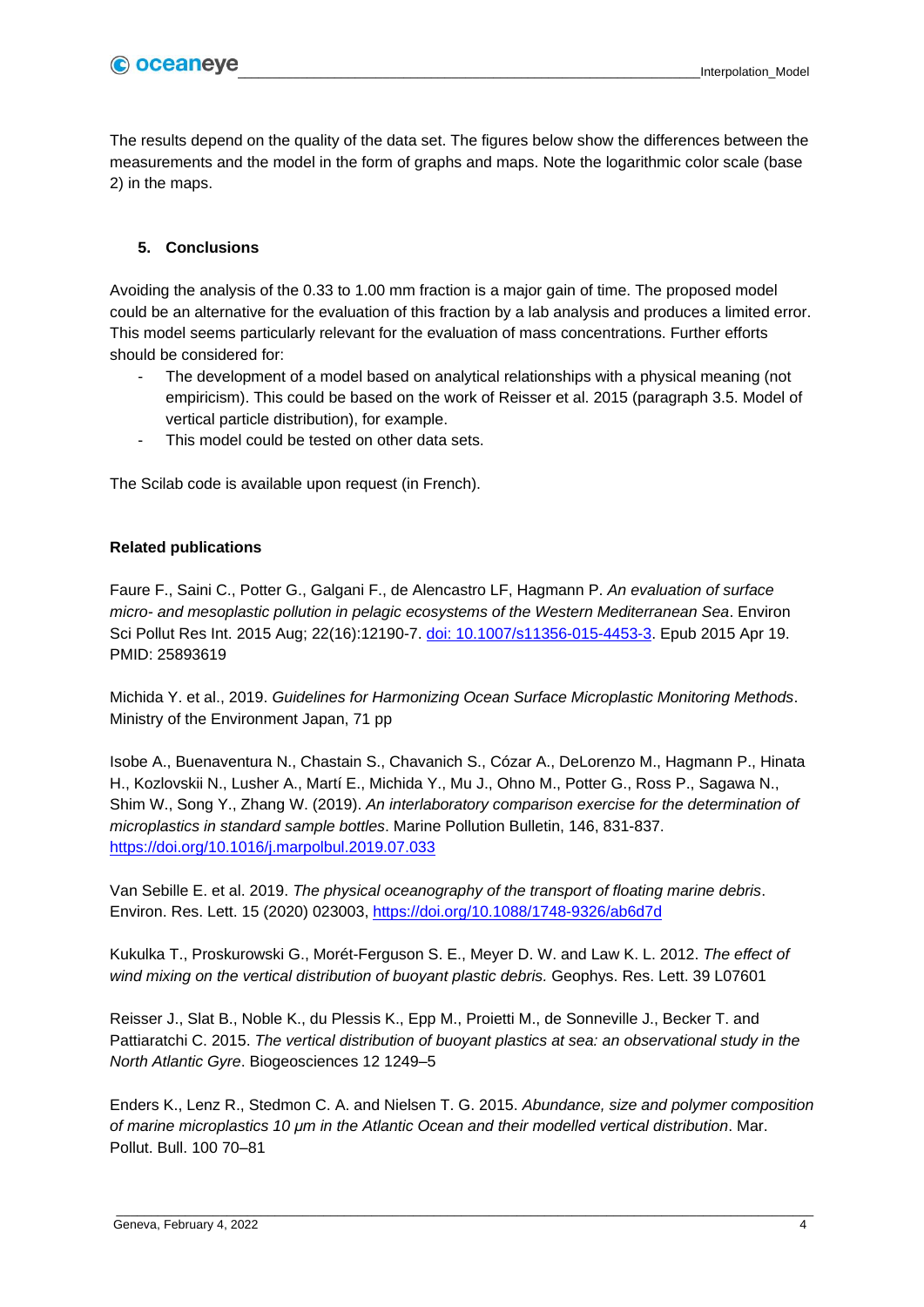

\_\_\_\_\_\_\_\_\_\_\_\_\_\_\_\_\_\_\_\_\_\_\_\_\_\_\_\_\_\_\_\_\_\_\_\_\_\_\_\_\_\_\_\_\_\_\_\_\_\_\_\_\_\_\_\_\_\_\_\_\_\_\_\_\_\_\_\_\_\_\_\_\_\_\_\_\_\_\_\_\_\_\_\_\_\_\_\_\_\_\_\_\_\_\_\_\_\_\_\_\_

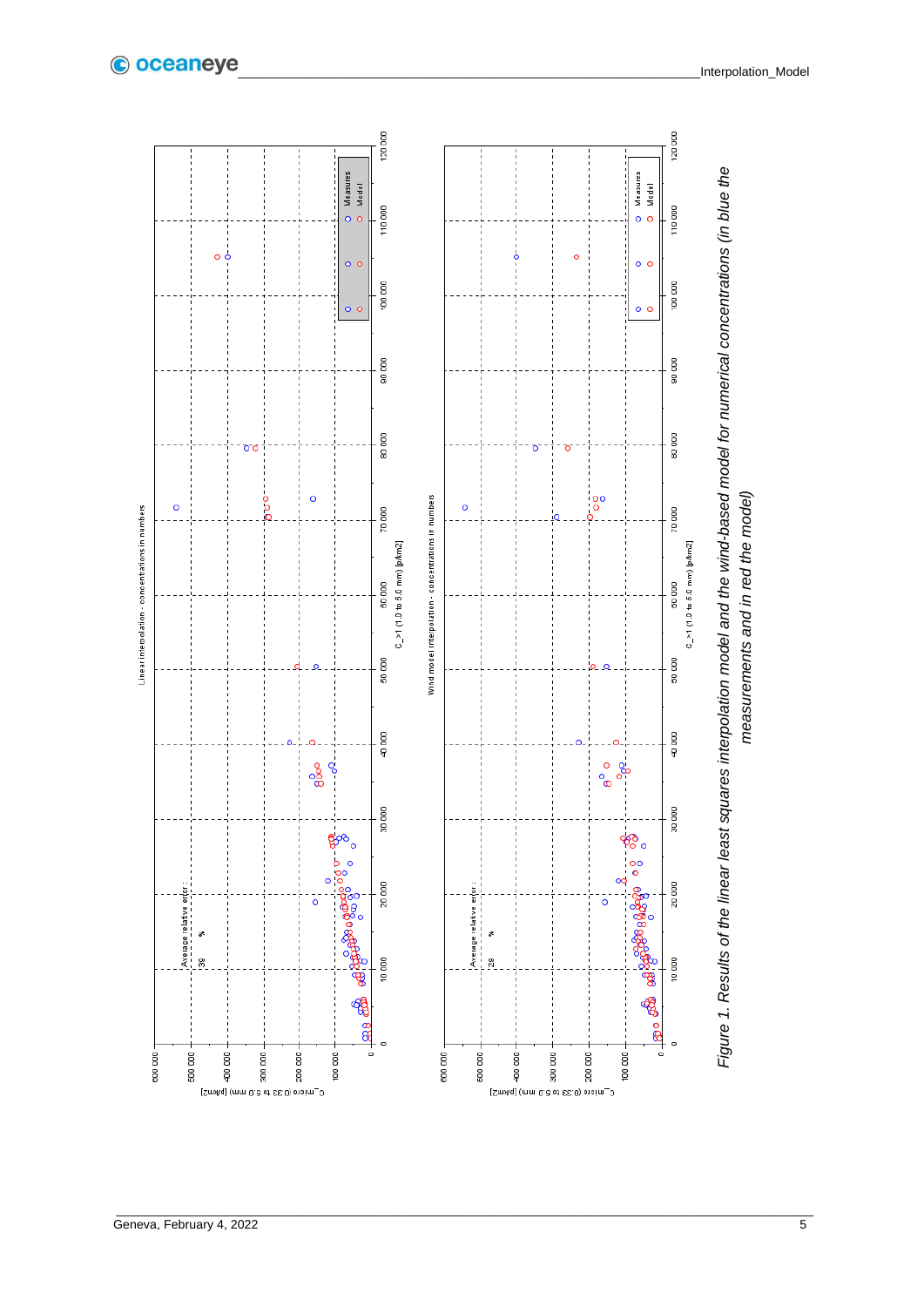